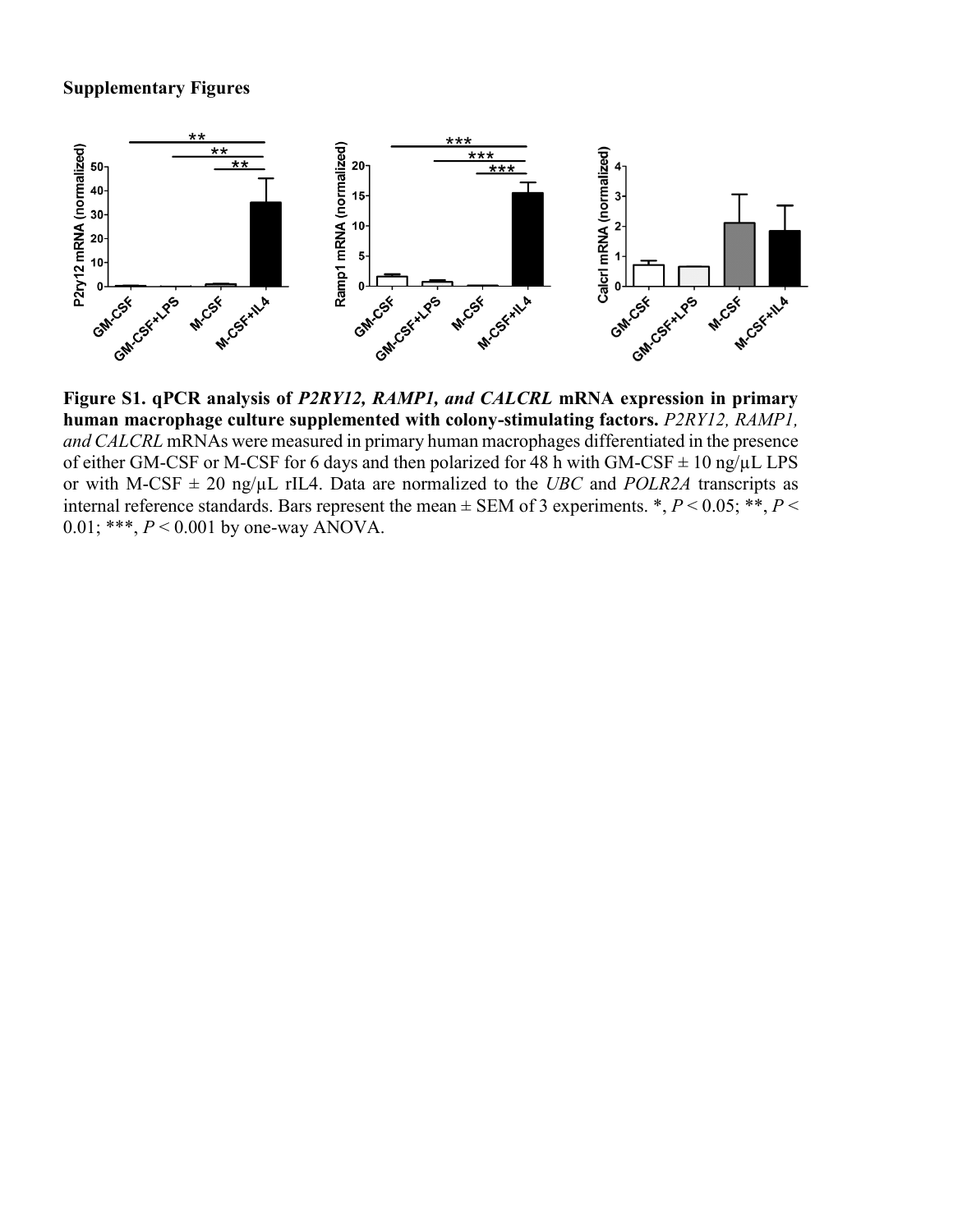

**Figure S2. qPCR analysis of** *Ym1* **mRNA content in Cd11b-negative murine brain cells.** *Ym1* mRNA was measured in Cd11b-negative brain cells from whole brains of C57/BL6 mice (n=3) mice 16 h post rIL4 (IL4, 100 ng) or vehicle (veh) icv injection. Data are expressed as 2<sup>-ΔΔCt</sup> using the  $36b4$  transcript as an internal reference standard. Bars represent the mean  $\pm$  SEM of 3 experiments done in triplicate, and indicate the -fold induction of *Ym1* mRNA vs. microglia acutely isolated from vehicle-injected mice. Supplementary Figure 2.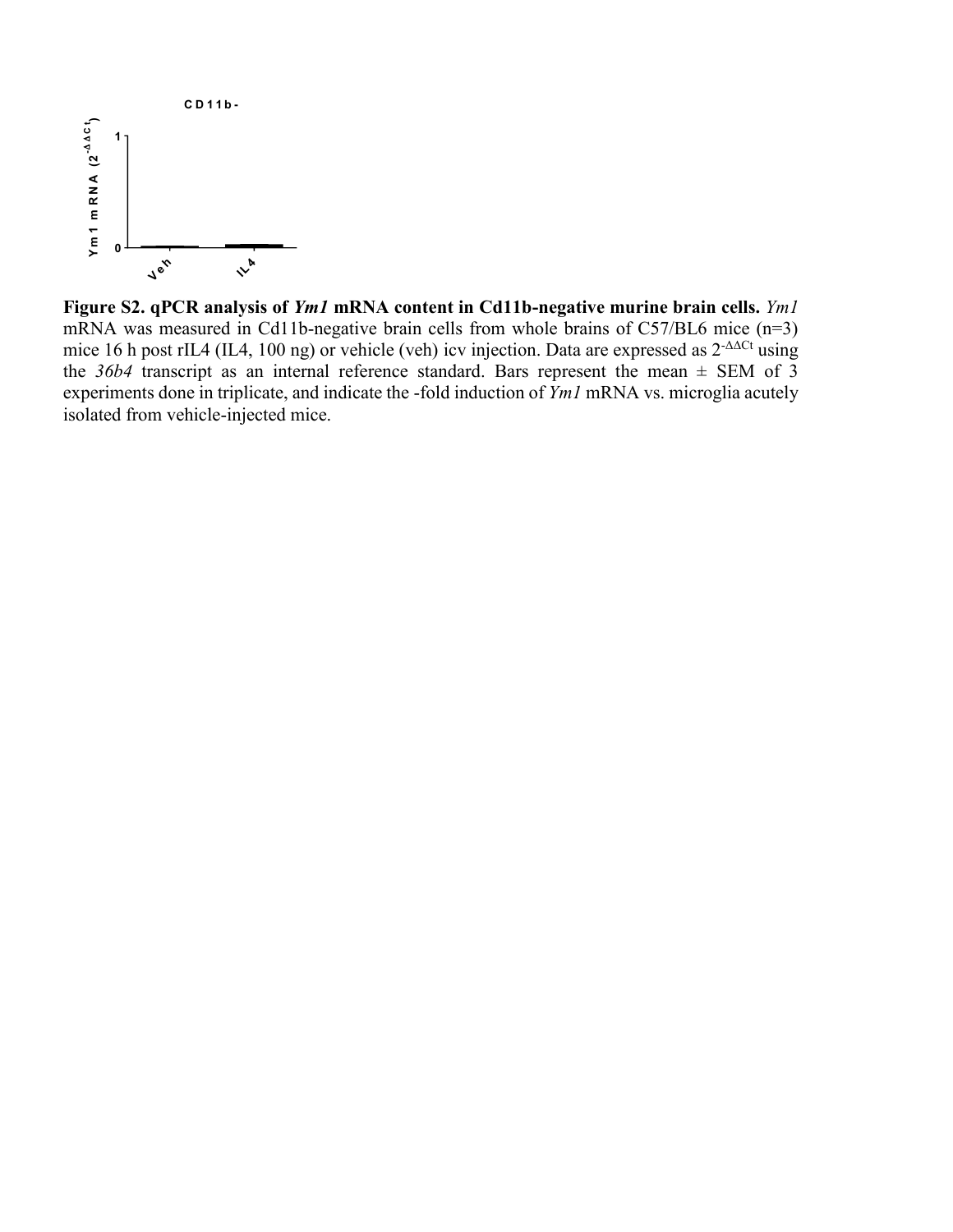

**Figure S3. Comparison of** *P2ry12, Ramp1, and Calcrl* **mRNA expression in Cd11b-positive and -negative murine brain cells.** *P2ry12, Ramp1, and Calcrl* mRNAs were measured in Cd11bpositive and Cd11b-negative brain cells isolated from whole brains of C57/BL6 mice (n=3) 16 h post rIL4 (IL4, 100 ng) icv injection. Data are expressed as 2-ΔΔCt using the *36b4* transcript as an internal reference standard. Bars represent the mean  $\pm$  SEM of 3 independent experiments done in triplicate. \*\*\*, *P* < 0.001 by one-way ANOVA vs.CD11b-negative cells.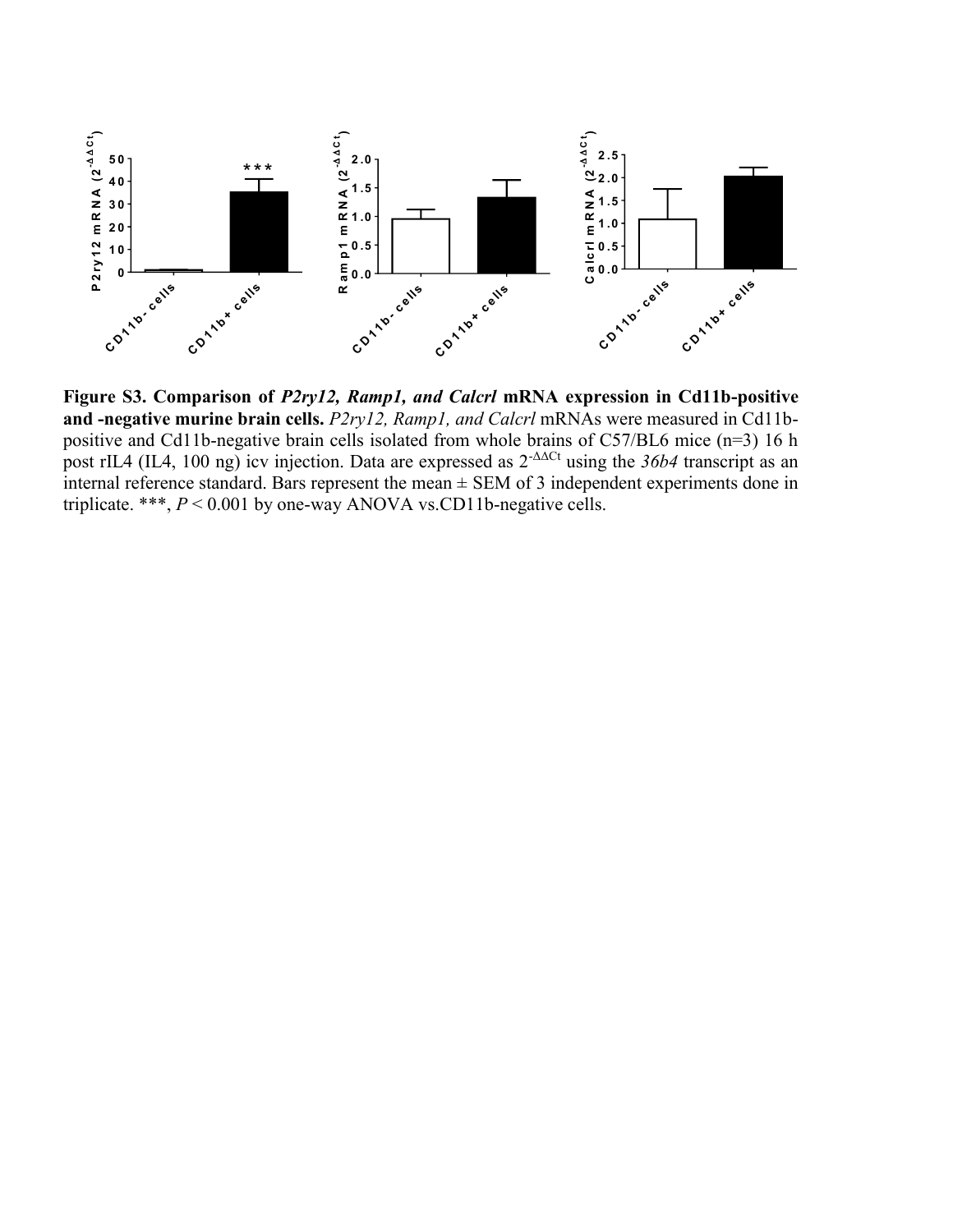

**Figure S4: Specificity of antibodies recognizing CD206 and P2RY12 in rat brains injected**  with rIL4. Negative controls (without first antibody, A, B left column) and full IHC staining (A, B right column) in the rat striatum for CD206 (A, green) or P2RY12 (B, green), and DAPI (blue) following treatments with rIL4. Scale bars: 50 µm.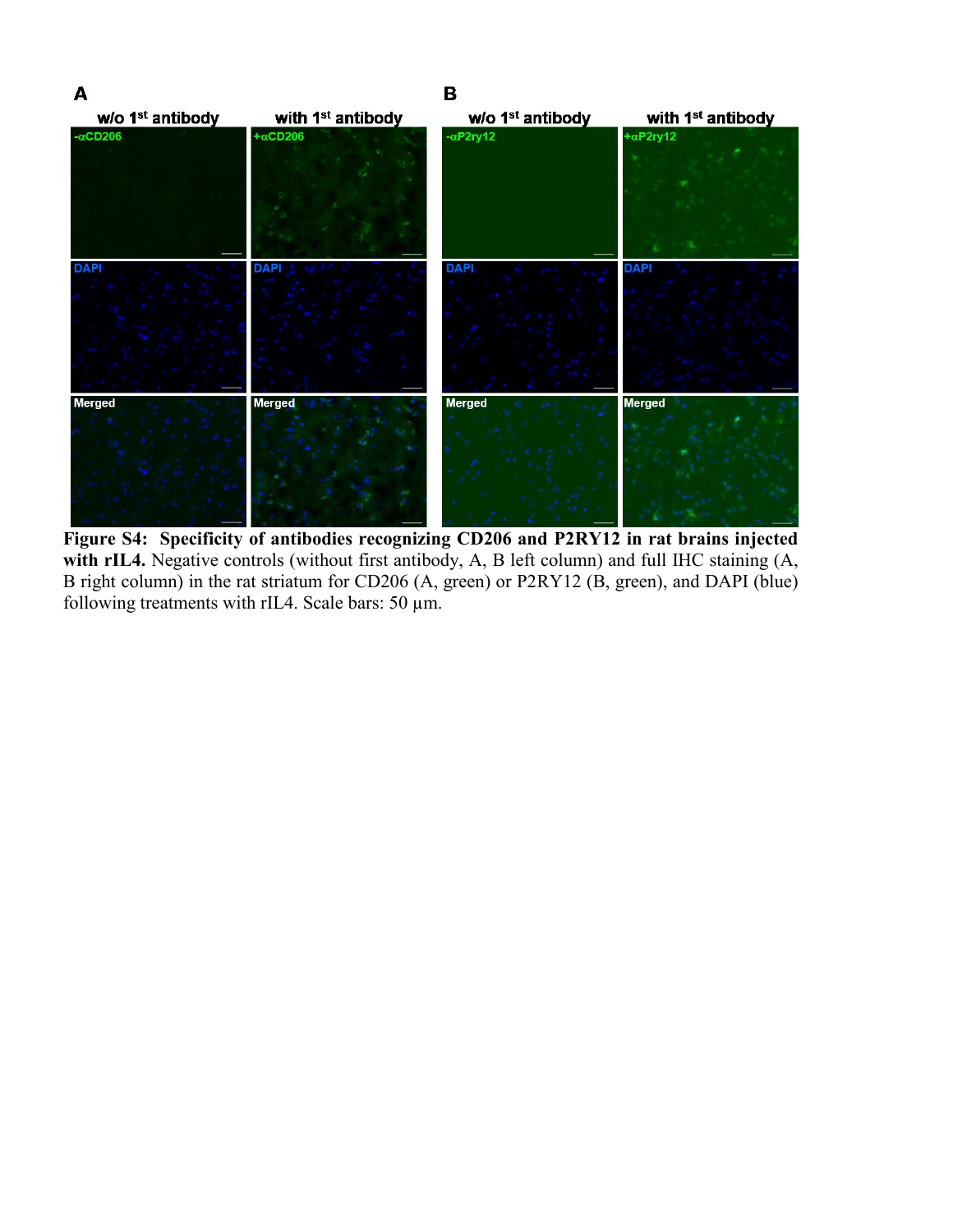

**Figure S5: Expression of P2ry12 in mouse brain after MCAO.** Immunofluorescence staining of ipsi- and contralateral striatum 3 days post tMCAO (scale bar: 100 µm) showing decreased P2ry12 expression in the affected, ipsilateral hemisphere.